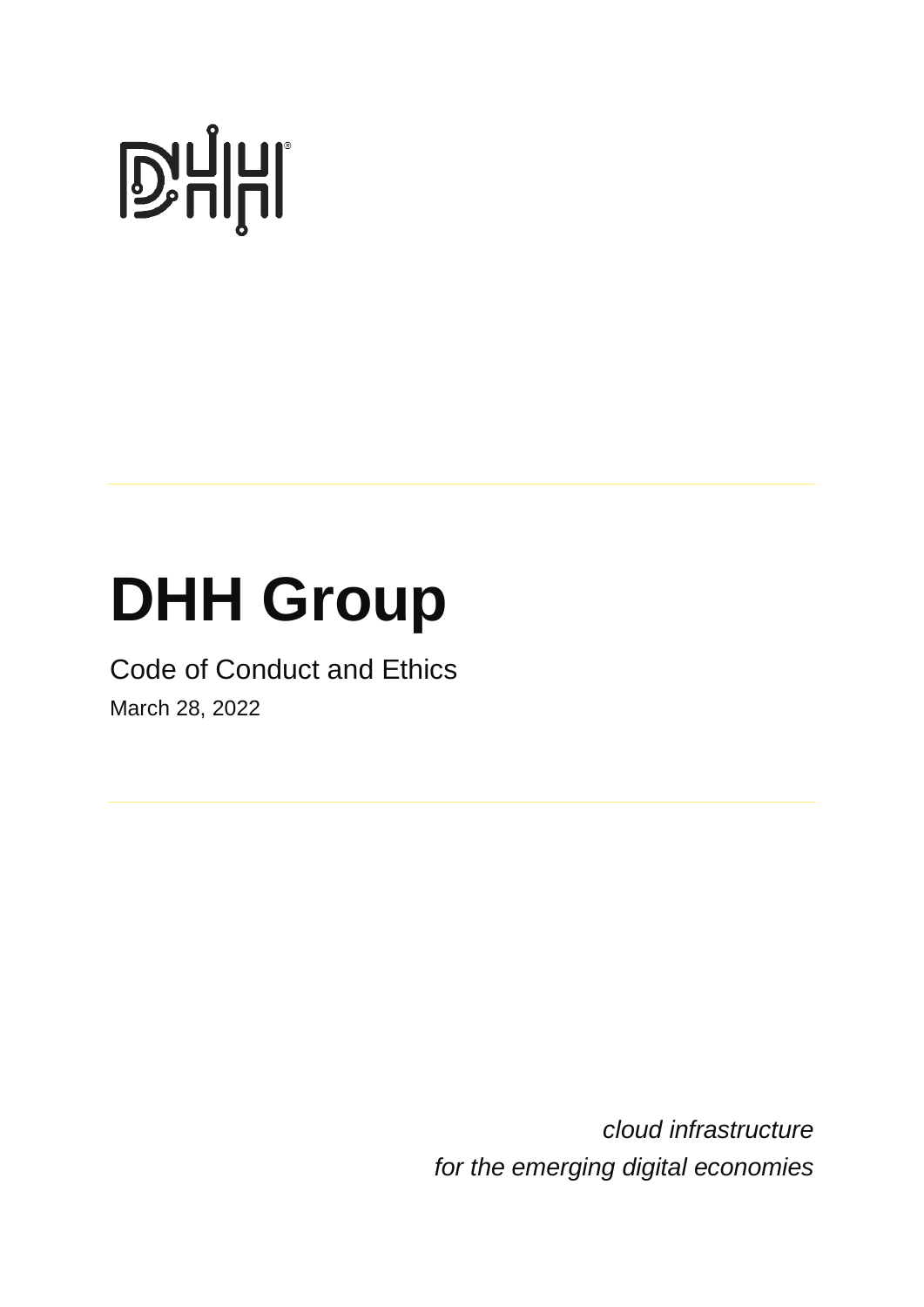## **Index**

| $\mathsf{I}$  |                                                         |  |
|---------------|---------------------------------------------------------|--|
|               |                                                         |  |
|               |                                                         |  |
|               |                                                         |  |
|               | Prevention of Involuntary Labor and Human Trafficking 3 |  |
|               |                                                         |  |
|               |                                                         |  |
|               |                                                         |  |
|               |                                                         |  |
|               |                                                         |  |
|               |                                                         |  |
|               |                                                         |  |
| $\mathbf{II}$ |                                                         |  |
|               |                                                         |  |
|               |                                                         |  |
|               |                                                         |  |
| III           |                                                         |  |
|               |                                                         |  |
|               |                                                         |  |
|               |                                                         |  |
|               |                                                         |  |
|               |                                                         |  |
|               |                                                         |  |
|               |                                                         |  |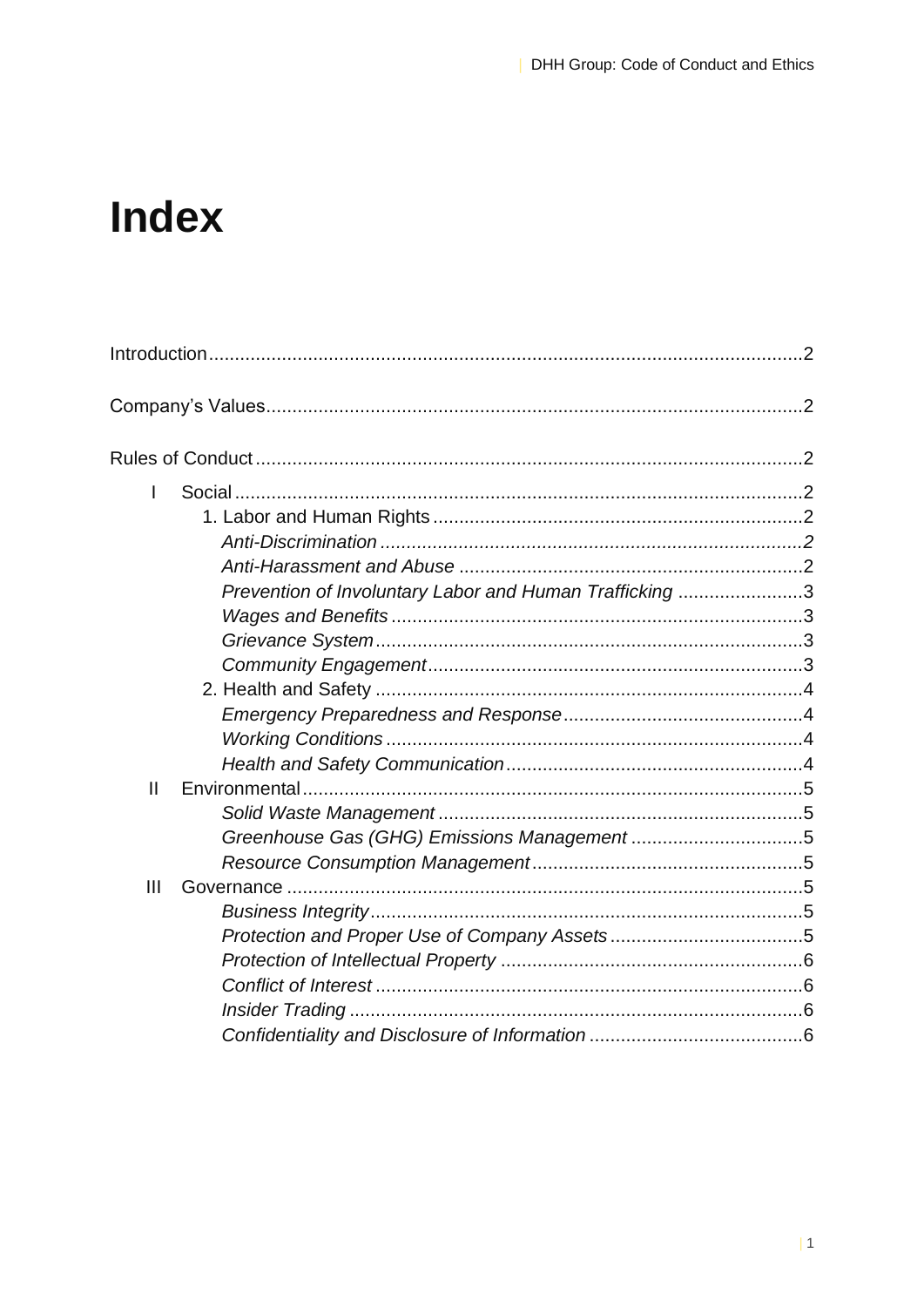#### **Introduction**

The Code of Conduct and Ethics (from here on also referred to as "Code") as outlined below applies to all managers, officers, employees, and collaborators (from here on also referred to as "Parties") of each of DHH S.p.A. (from here on also referred to as "DHH" or "Company") portfolio companies and represents in its entirety the guiding values, principles, and commitments of DHH. The Company commits to communicating the Code to all employees and enforcing ethical conduct in its business operations.

#### **Company's Values**

The Company aims to support the advancement in digitalization of the emerging economies of Europe and beyond by supporting local businesses and professional users with their cloud computing needs. The Company assists clients in achieving professional success via highquality solutions, technology, and services. Some of the Company's values are integrity, accountability, care for the community, and safety. Every position at DHH is affected by compliance and ethics, thus all Parties have an active role in fostering an ethical workplace. The Parties demonstrate dedication to DHH by being familiar with the Code, policies, and any applicable laws or regulations. In such a manner, the Company ensures that it conducts business ethically and legally.

#### **Rules of Conduct**

DHH's guiding principles of ethics and conduct are divided into three categories, as represented below.

#### **I SOCIAL**

#### 1. Labor and Human Rights

#### *Anti-Discrimination*

According to article 21 of the Charter of Fundamental Rights discrimination based on any ground (gender, race, religion, origin, etc.) is prohibited. DHH guarantees this right to all Parties by setting in place policies such as flexible work programs for young mothers, assured parental leave for either parent, flexible religious holidays, and recruitment initiatives to create a more diverse pool. In addition, there is no difference in compensation based on gender. All employees are equally compensated based on their experience and professional efforts. DHH aims to maintain a 50-50 ratio of female-male employees to support the equal representation of women in IT.

#### *Anti-Harassment and Abuse*

Discrimination is exhibited through harassment or abuse of authority and can be an isolated event or a series of events that impact an individual or a group. DHH strives to create a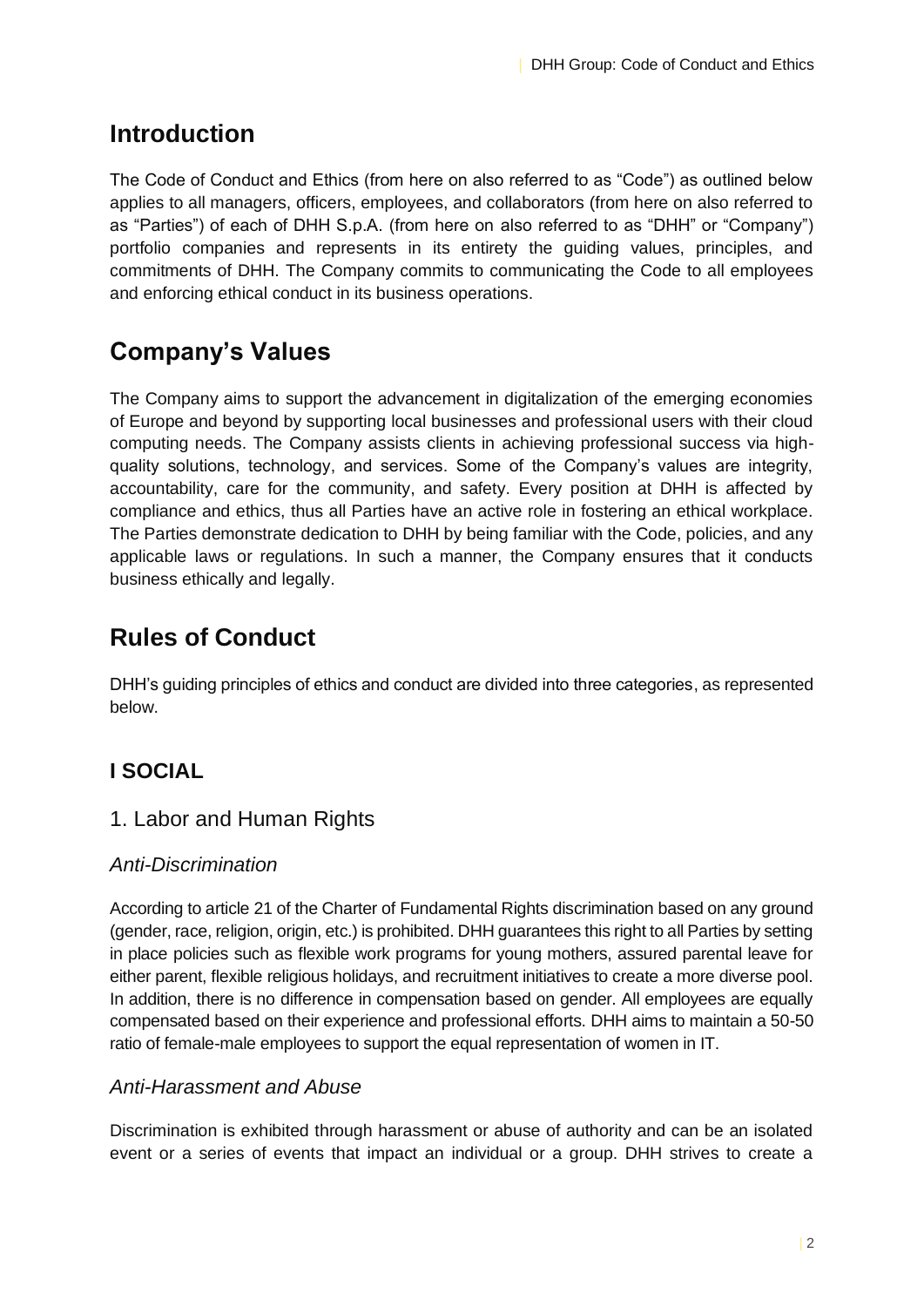professional atmosphere where Parties are treated respectfully and with dignity. Therefore, all staff members are educated on inappropriate behavior and are expected to comply in accordance with the policies. Harassment of any kind is forbidden. Harassment is defined as offensive behavior, statement, display, action, violence, or gesture directed towards another Party based on their sex, color, race, religion, national origin, age, disability, sexual orientation, gender identity, or any other feature.

#### *Prevention of Involuntary Labor and Human Trafficking*

International Labour Organization (ILO) Convention (No. 29 of 1930) defines forced labor in Article 2(1) as "all work or service which is exacted from any person under the menace of any penalty and for which the said person has not offered himself voluntarily".

The Company's primary focus is protecting labor and human rights. DHH is dedicated to treating every individual who works for or with the Company with respect and dignity. Within the DHH supplier base, the Company expressly bans human trafficking and the use of forced labor, involuntary or exploitative prison work, or other kinds of modern slavery.

#### *Wages and Benefits*

Wages and benefits are clearly communicated to the Parties at the beginning of the professional rapport with the Company. The wages and benefits are created respecting the local laws as well as taking into consideration the working experience and skills of the candidate. These are reviewed and updated regularly.

#### *Grievance System*

DHH recognizes the importance and puts in place formal procedures to handle employee complaints (grievances). The grievances can range from disputes about organizational policies, employee treatment, and disputes with legal implications. As the first step, employees are requested to file a written complaint with the CEO of their company or the CEO of DHH SpA. Following steps could include presenting the grievance to management or peers.

#### *Community Engagement*

Throughout the year, DHH focuses on community engagement programs. In the process, the Company clarifies the engagement's scope, ensuring that all participants are aware of DHH's goals and the way results will be used. DHH strives for a successful community involvement process by providing participants with appropriate background knowledge in simple language so that they can take an active part in the program. DHH chooses the best engagement strategies for each stakeholder group ensuring shared purpose and delivery in a format that meets participants' requirements.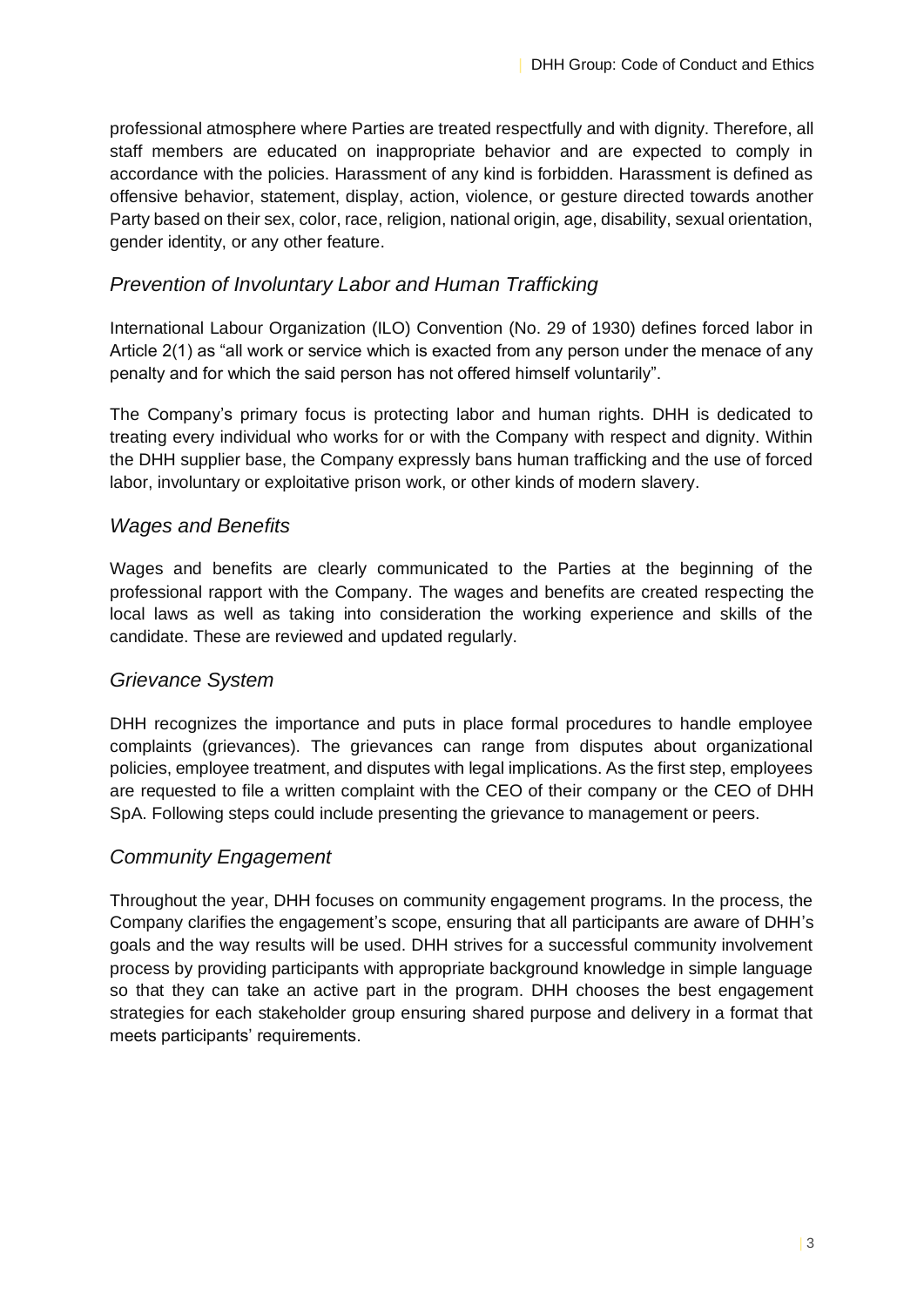#### 2. Health and Safety

#### *Emergency Preparedness and Response*

In order to prepare for emergencies, DHH regularly conducts a risk assessment of facilities to identify vulnerable points and plan to reduce or eliminate threats. The employees in relevant positions are requested to develop and revise emergency operating procedures, regularly rehearse possible scenarios (eg. generator not starting, a chiller not functioning), and evaluate the group response. All possible incidents must be reported immediately.

#### *Working Conditions*

Ensuring descend working conditions includes defining decent working hours, physical and mental working conditions, personal data protection, and remunerations.

DHH commits to keeping the working hours compliant with all local laws. Overtime shall not be regular, excessive, or compulsory, and it will always be fairly compensated. National and religious holidays shall be paid to all Parties, and additional time off will be provided to employees for outstanding events (wedding, childbirth, death of a family member, etc.). DHH will provide paid annual holidays to all Parties.

DHH works on protecting the health and safety of all employees by complying with national Occupational Health & Safety (OH&S) laws, involving employees in revising the OH&S Management system to improve performance, and promoting well-being at the workplace through flexible work hours and work-from-home policy.

Workers are regularly compensated and remuneration policies are continuously revisited.

The Company is committed to responsibly collecting, processing, and storing employees' data and respecting the local laws. Only the necessary data will be collected and processed. DHH recognizes the right to Parties to be informed, access, correct, and erase applicable data.

#### *Health and Safety Communication*

DHH strives to provide Parties with useful, relevant, and accurate information presented in a clear and intelligible manner. This is done to raise understanding of health and safety management, as well as specific risk situations.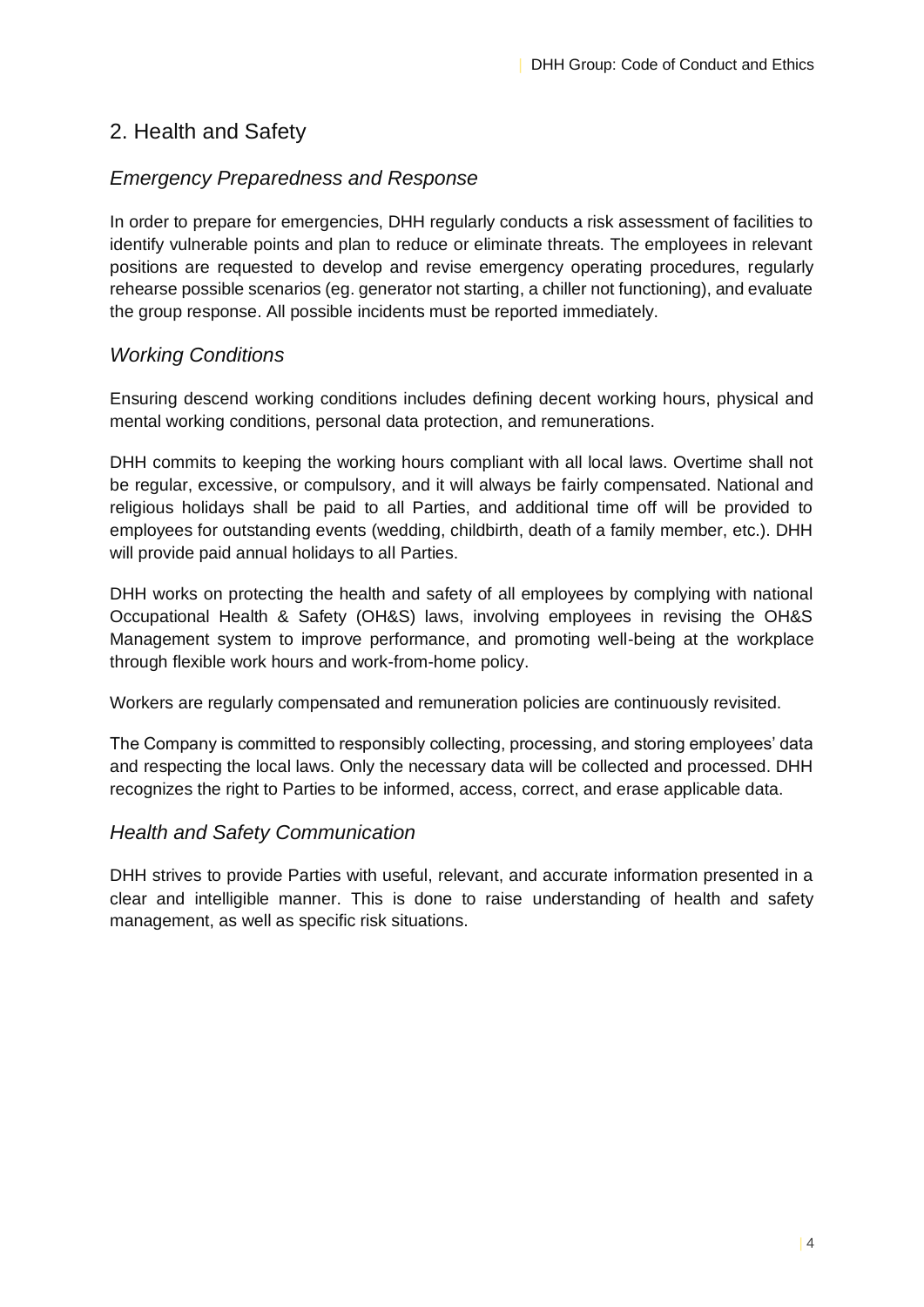#### **II ENVIRONMENTAL**

#### *Solid Waste Management*

The Company acknowledges that solid waste management decisions have both short- and long-term economic, environmental, and social implications. DHH is guided by the waste management hierarchy concept. Therefore, waste generation is avoided whenever possible. When possible, the old equipment is reused or given away for humanitarian purposes, and the remaining waste is properly discarded. DHH prefers to buy refurbished equipment to extend the lifetime of particular components and avoid the demand for new equipment. When choosing suppliers, the companies that can prove environmentally sound manufacturing practices are preferred.

#### *Greenhouse Gas (GHG) Emissions Management*

DHH identifies environmental aspects to track and implement improvement programs regarding the emissions from the operations. GHG emissions management includes energy conservation and efficiency measures. Data centers are ISO 14001 certified and designed to be energy efficient. The electricity used to power them originates from certified renewable sources. Partner data centers are held up to the same standards. In addition, inactive accounts are deleted to save memory space and energy consumption.

#### *Resource Consumption Management*

DHH is mindful of resource consumption. The Parties are obliged to use the Company resources consciously and constantly attempt to lower its usage as in line with the [DHH ESG policy.](https://www.dhh.international/wp-content/uploads/2022/03/DHH-ESG-report.pdf) In order to decrease resource consumption, the Company enforces digital administration whenever possible, recycling of office material and waste, and attentive heating management in all offices. DHH portfolio companies support initiatives that encourage recycling. In addition, meetings are held online and business travel is kept to a minimum.

#### **III GOVERNANCE**

#### *Business Integrity*

DHH strives to perform business operations with the highest integrity. The Company provides its workers and business partners with the knowledge, instruction, education, advice, and support they need to follow DHH's corporate integrity standards. First and foremost, business integrity involves adhering to all applicable laws and regulations, as well as the Company's high integrity standards. Compliance with these criteria is a must for DHH's long-term success. Through their actions, every Company employee contributes to DHH's integrity. The rules and conditions that indicate proper corporate behavior must be evaluated on an individual basis, taking into account the relevant aspects of each situation.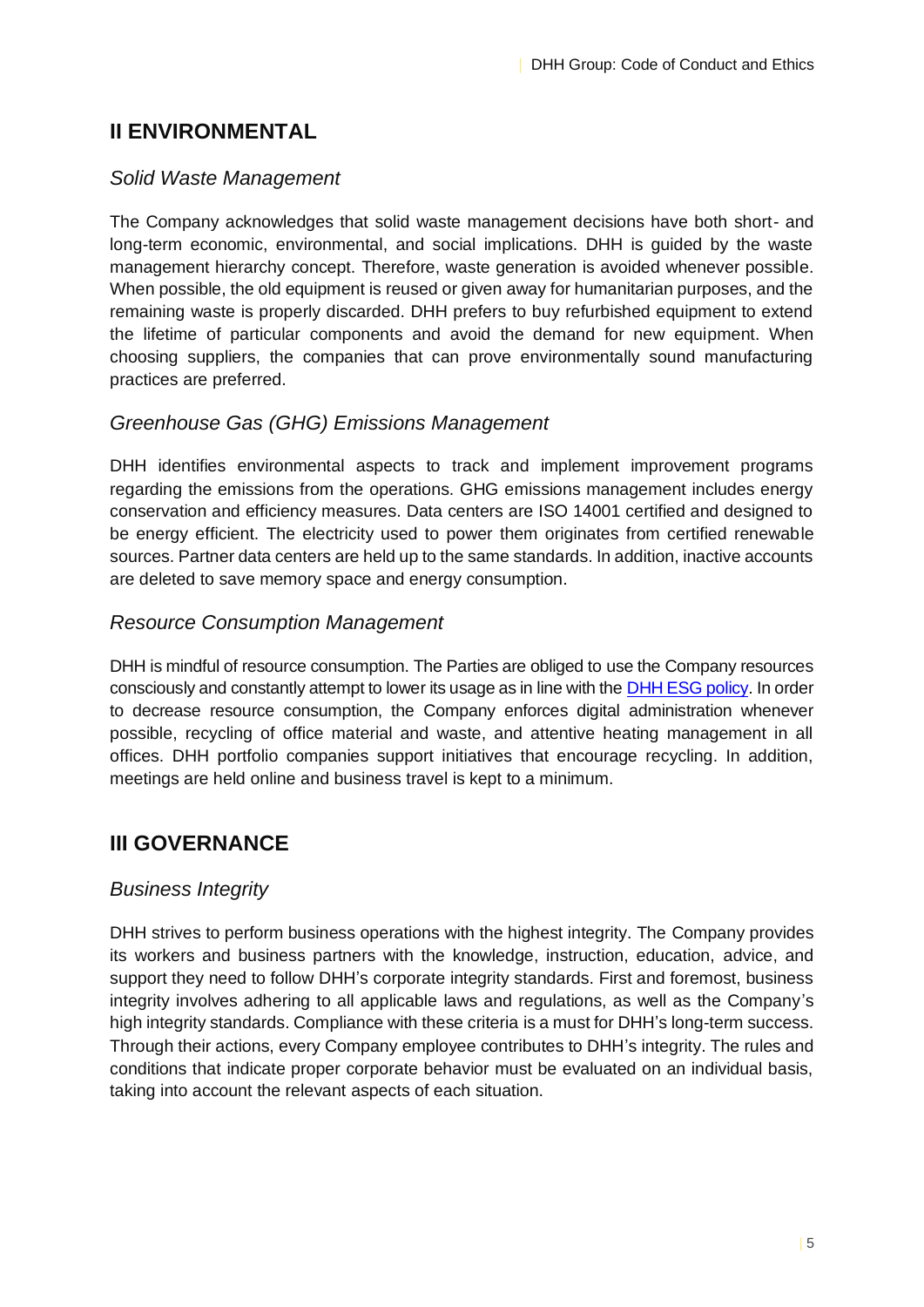#### *Protection and Proper Use of Company Assets*

Parties are entrusted with using the Company's resources efficiently and protecting the Company's assets and proprietary information (such as but not limited to databases, trade secrets, financial reports, and trademarks). Carelessness, wasteful behavior, and theft shall not be tolerated. In case of suspicion of fraud, the employee will immediately be called for questioning. The equipment must not be used for other than Company business.

#### *Protection of Intellectual Property*

Employees are expected to safeguard the Company's intellectual property. They must also respect third-party intellectual property rights and seek clarification from superiors if they have any issues. Before utilizing any intellectual property, it is necessary to obtain authorization and rigorously adhere to the conditions of use.

To the degree permitted by relevant law, Company complies with all privacy regulations in the countries where it does business. It acquires, processes, uses and retains only the personal data necessary for successful Company operations.

#### *Conflict of Interest*

Conflicts of interest are strictly prohibited by Company policy. When an employee's interests intersect with the Company's in any way, this is referred to as "conflict of interest". A conflict situation might arise when a Party acts or has interests that make it difficult for them to perform their tasks objectively and effectively for the Company. Conflicts of interest can also arise if a Party or a member of their family benefits improperly as a consequence of their employment with the Company. Employees are not allowed to work as consultants or members of a competing company's board of directors. Workers are not authorized to enter into direct or indirect business ties with the Company's customers, suppliers, or competitors unless they are acting on behalf of the Company. Employees who become aware of a potential conflict should request further information from their superior.

#### *Insider Trading*

Employees with access to sensitive information are prohibited from utilizing or distributing such information for purposes other than conducting the Company's business. All information regarding the Company that isn't public should be kept confidential. Using nonpublic information for personal financial advantage, trading, or advising any individual or entity who could make an investment decision based on this knowledge is illegal.

#### *Confidentiality and Disclosure of Information*

Personal data protected by privacy regulations, data that cannot be revealed outside of Company operations, and data whose disclosure might harm the Company may be found in the Company's databases. Furthermore, data, documents, and information related to business conversations, procedures, transactions, and contracts to which the Company is a party must be kept confidential and not shared with other parties.